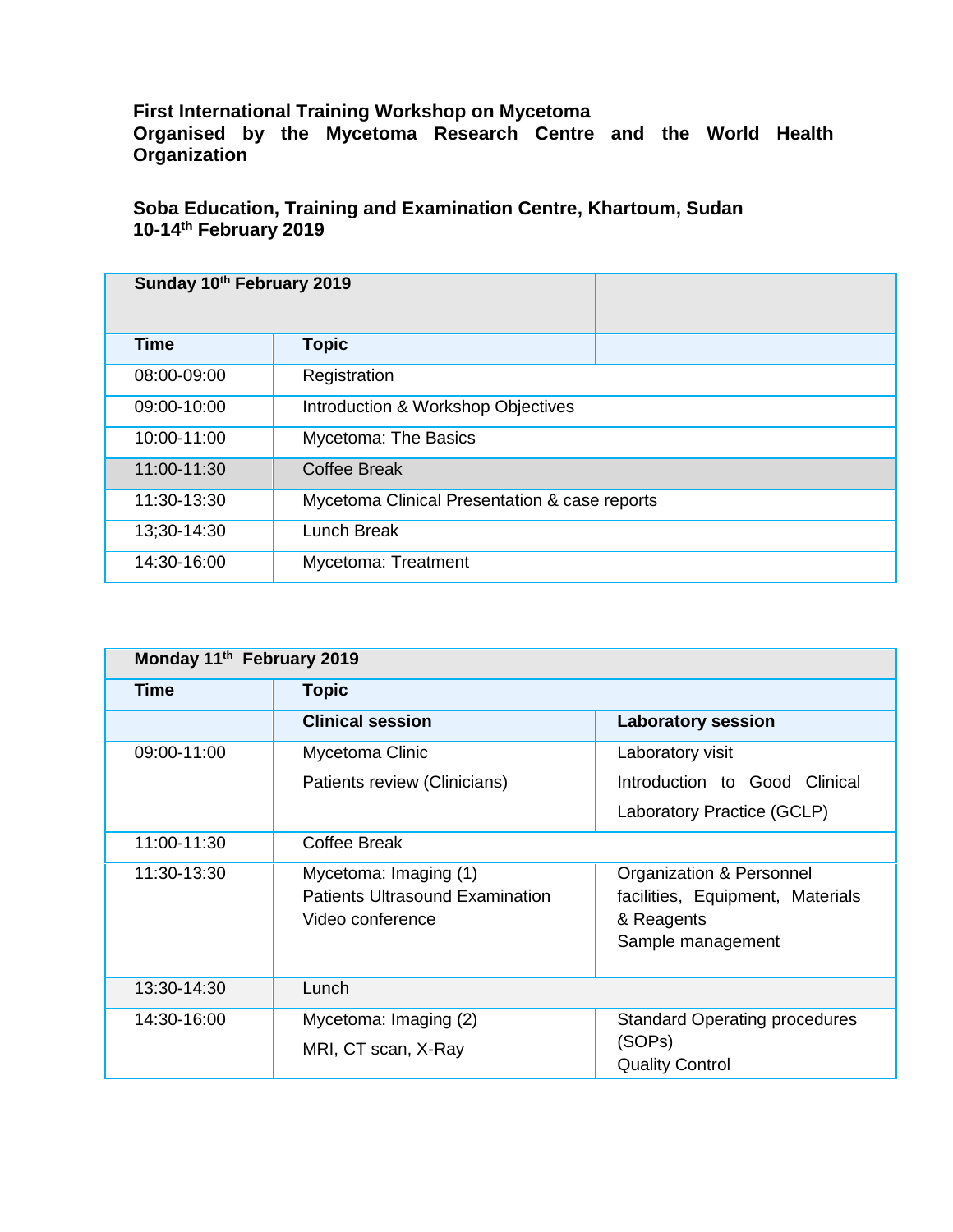| Tuesday 12th February 2019 |                                                    |  |
|----------------------------|----------------------------------------------------|--|
| Time                       | <b>Topic</b>                                       |  |
|                            | <b>Clinic and laboratory sessions</b>              |  |
| 09:00-11:00                | Introduction to Mycetoma Laboratory Diagnosis      |  |
|                            | Direct Microscopy-culture                          |  |
| 11:00-11:30                | Coffee Break                                       |  |
| 11:30-13:30                | Laboratory Practical Session: Microscopy - Culture |  |
| 13:30-14:30                | <b>Lunch Break</b>                                 |  |
| 14:30-16:00                | Cytology & Histopathology Diagnosis of Mycetoma    |  |

| Wednesday 13th February 2019 |                                 |                                                                             |  |
|------------------------------|---------------------------------|-----------------------------------------------------------------------------|--|
| <b>Time</b>                  | <b>Topic</b>                    |                                                                             |  |
|                              | <b>Clinical Session</b>         | <b>Laboratory Session</b>                                                   |  |
| 09:00-11:00                  | Global Mycetoma Registry:       | Molecular identification of                                                 |  |
|                              | Concept & importance            | Mycetoma: Introduction                                                      |  |
| 11:00-11:30                  | <b>Coffee Break</b>             |                                                                             |  |
| 11:30-13:30                  | Global Mycetoma Registry:       | Samples collections and preparation                                         |  |
|                              | Practical<br>implication<br>and | <b>DNA</b> extraction                                                       |  |
|                              | requirements                    |                                                                             |  |
| 13:30-14:30                  | <b>Lunch Break</b>              |                                                                             |  |
| 14:30-1630                   | Surveillance System             | Species specific Polymerase chain<br>reaction (PCR)<br><b>Real time PCR</b> |  |